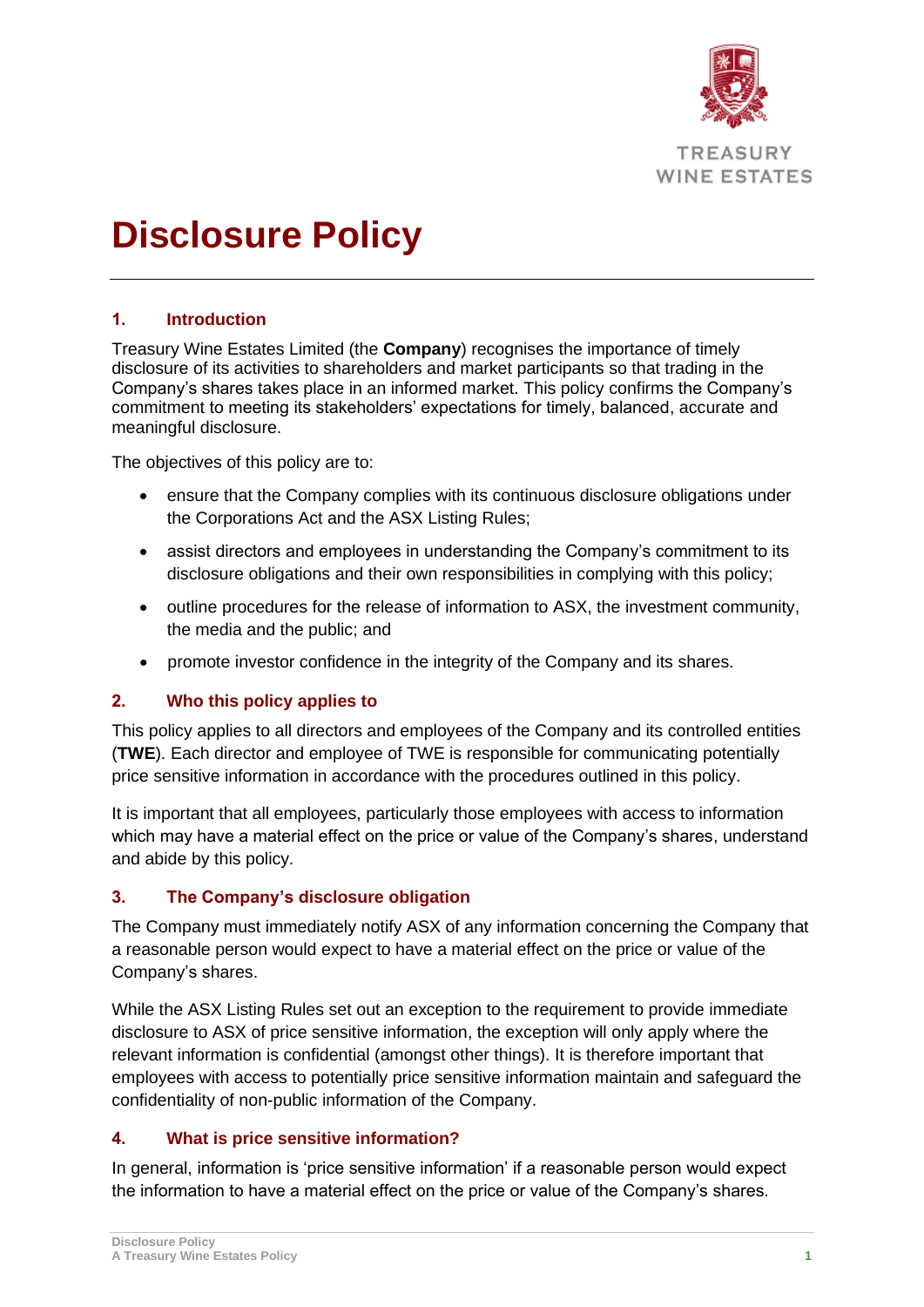A reasonable person is taken to expect information to have a *material effect* on the price or value of shares if the information would, or would be likely to, influence persons who commonly invest in shares in deciding whether or not to buy or sell the Company's shares.

# <span id="page-1-0"></span>**5. Determination of continuous disclosure matters**

The Company has a Disclosure Committee consisting of the Chief Executive Officer (**CEO**), Chief Financial Officer (**CFO**) and the Chief Sustainability and External Affairs Officer. The Disclosure Committee may appoint other members of management to the Disclosure Committee from time to time.

The Disclosure Committee is responsible for the overall administration of this policy and monitors the Company's compliance with its continuous disclosure obligations. Specifically, the Disclosure Committee reviews potentially price sensitive information and determines whether it is information that must be disclosed to ASX. The Disclosure Committee also determines the form of disclosure to ASX, in consultation with the Board of directors where time permits.

The Company has established protocols and procedures which are to be followed when any information concerning the Company is being considered for disclosure to ASX:

- Information that is potentially price sensitive information is to be reported to the Chief Sustainability and External Affairs Officer in the first instance (or to the CEO or CFO who are to advise the Chief Sustainability and External Affairs Officer).
- The Chief Sustainability and External Affairs Officer is to assess whether it is necessary to involve the Disclosure Committee to make a determination of whether any of the information must be disclosed to ASX and the form of that disclosure.
- If the information is of fundamental significance to the Company or is clearly within the reserved powers of the Board, the Disclosure Committee is expected to refer the matter to the Board for consideration and approval (see section [8\)](#page-2-0).
- In all other circumstances, the Disclosure Committee may make a determination regarding whether the information must be disclosed to the ASX and the form of that disclosure. Where time permits, the Disclosure Committee should consult in the first instance with the Chairman of the Board or in the Chairman of the Board's absence, the Chair of the Board Audit and Risk Committee. The Chief Sustainability and External Affairs Officer will circulate a copy of each material ASX announcement to all directors as soon as possible after its release.
- The Chief Sustainability and External Affairs Officer is to immediately release the information to ASX when it is determined that the continuous disclosure obligations require such disclosure and the relevant approvals have been obtained.

**Rapid response process:** where one of the members of the Disclosure Committee is unavailable to determine whether to make or approve an ASX announcement, the remaining two members of the Disclosure Committee may authorise the disclosure in consultation with the Chairman of the Board or, in the Chairman of the Board's absence, the Chair of the Board Audit and Risk Committee, where time permits.

These protocols and procedures, along with this policy, are reviewed regularly to ensure their continuing adequacy and appropriateness.

The Company may from time to time develop internal guidelines to support this policy.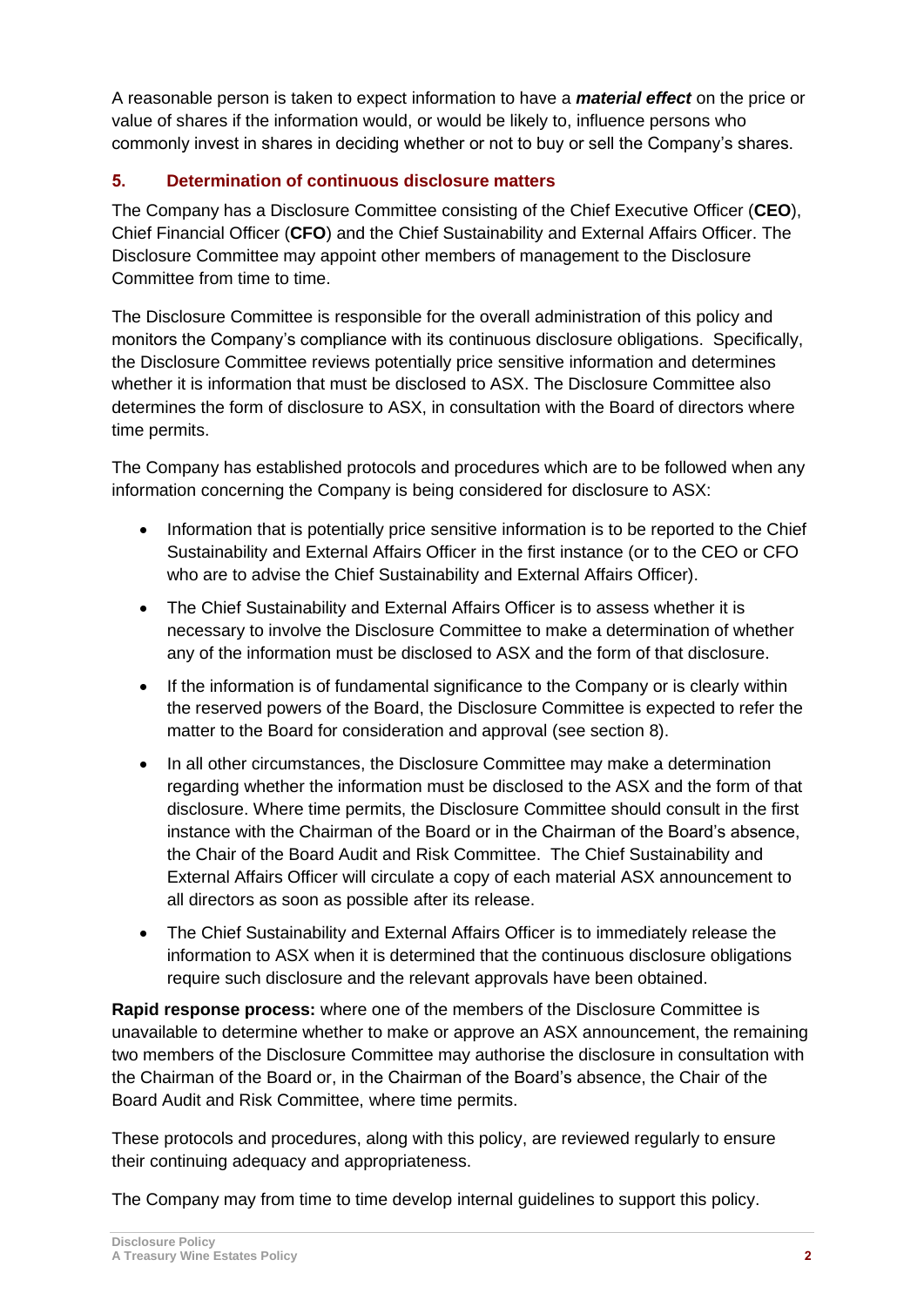#### **6. Employees' responsibility to escalate price sensitive information**

As soon as an employee becomes aware of information which may be price sensitive information and which has not been previously released to ASX, the employee must treat the information as if it is price sensitive and immediately notify the Chief Sustainability and External Affairs Officer.

Operating business unit heads and group functional heads must ensure they have appropriate procedures in place within their areas of responsibility to ensure that all relevant information (i.e. any information that could be materially price sensitive) is reported to them immediately for on forwarding in accordance with this policy.

The determination of whether certain information is price sensitive information necessarily involves the use of judgement. There will inevitably be situations where the issue is less than clear. Employees should not pre-judge whether certain information is price sensitive and report any information that could potentially be price sensitive information to the Chief Sustainability and External Affairs Officer. The Chief Sustainability and External Affairs Officer will make an assessment of whether it is necessary to involve the Disclosure Committee to make a determination of whether any of the information must be disclosed and the form of that disclosure. Employees must maintain the information's confidentiality at all times.

### **7. Communication to ASX**

The Chief Sustainability and External Affairs Officer has been appointed as responsible for communication to the ASX and only the Chief Sustainability and External Affairs Officer (or their delegate) has the authority to lodge such announcements with ASX.

All information which would be expected to have a material effect on the price or value of the Company's shares will be released by the Chief Sustainability and External Affairs Officer (or their delegate) to ASX before it is released to any other person.

#### <span id="page-2-0"></span>**8. Role of the Board**

The usual procedure for making disclosures to ASX is through the Disclosure Committee as outlined in section [5.](#page-1-0) Board approval and input will be required in respect of matters that are clearly within the reserved powers of the Board (and responsibility for which has not been delegated to management) or matters that are otherwise of fundamental significance to the Company. Such matters will include:

- significant profit upgrades or downgrades;
- dividend policy, guidance or declarations;
- company-transforming transactions or events; and
- any other matters that are determined by the CEO, CFO, Disclosure Committee or the Chair of the Board to be of fundamental significance to the Company.

Where an announcement is to be considered and approved by the Board, the Disclosure Committee must ensure that the Board is provided with all relevant information necessary to ensure that it is able to fully appreciate the matters dealt with in the announcement.

**Rapid Response Process:** In the event that an announcement that would ordinarily require Board approval must immediately be disclosed to the market in order for the Company to comply with its continuous disclosure obligations, all reasonable effort must be made to have the announcement urgently considered and approved by the Board prior to release. However, if such approval cannot be obtained, the Disclosure Committee may authorise disclosure to ensure compliance with the continuous disclosure laws. The announcement must then be considered by the Board at the first possible opportunity following its release to determine what, if any, further steps need to be taken by the Company.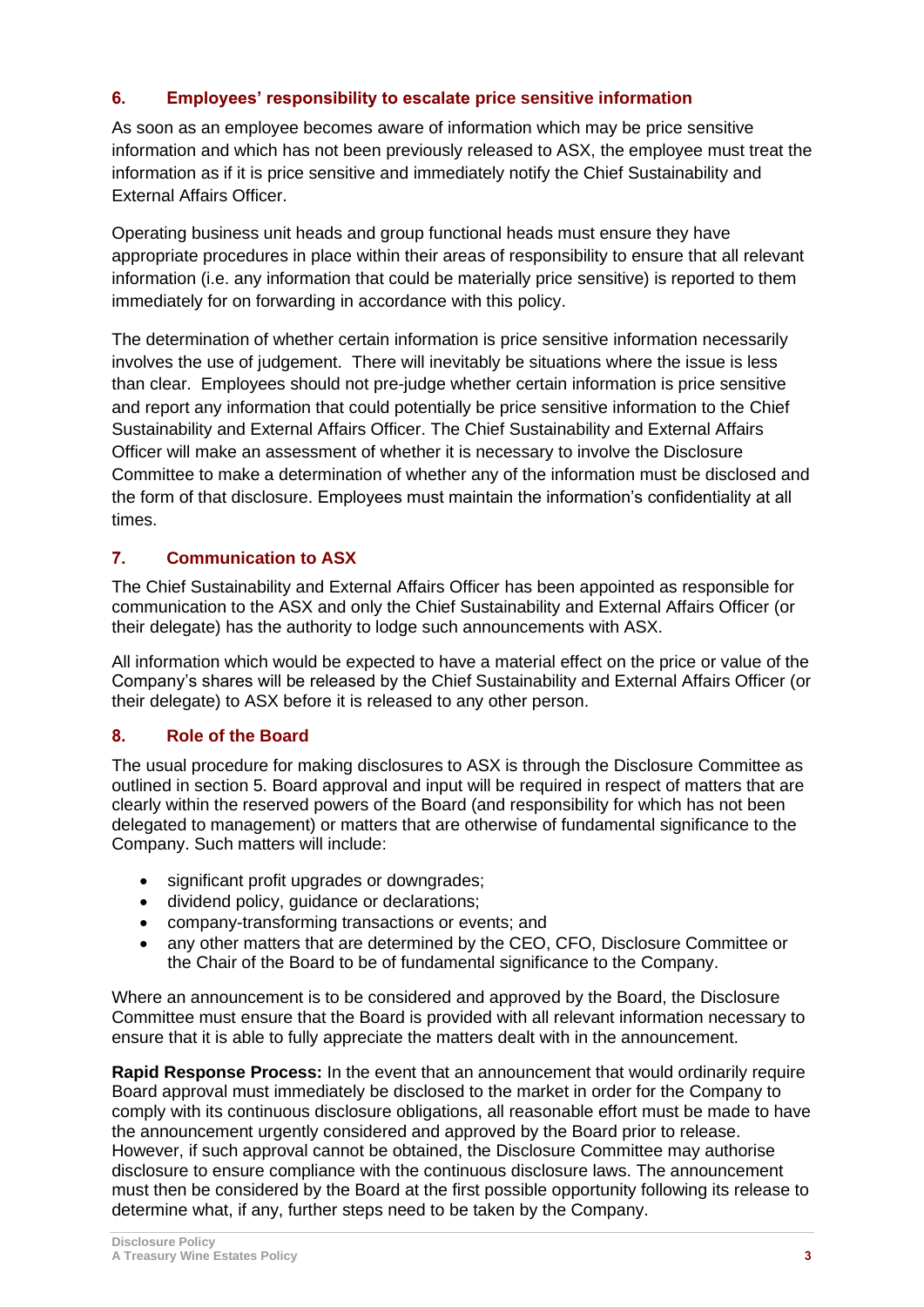### **9. Authorised spokespersons**

The only TWE employees authorised to make any public statement on behalf of, or attributable to, TWE are those who have prior approval of the CEO. A list of approved spokespersons can be obtained from the Director Investor Relations (for communications with investors and analysts) and from the Director Corporate Affairs (for communications with media).

#### **10. Market rumours or correcting a false market**

Market speculation and rumours, whether substantiated or not, have the potential to impact the Company and may contain factual errors.

The Company monitors selective and relevant media (including certain social media) and analysts reports for market speculation and rumours regarding the Company and its shares.

In general, the Company has a 'no comment' policy on market speculation or rumours, which must be observed by employees at all times.

However, where required by law or requested by ASX to do so, the Company will provide ASX with information in its possession necessary to correct or prevent a false market in the Company's shares. Also, where the Company becomes aware that a false market in the Company's shares exists or is likely to exist, the Company will respond appropriately and in a timely manner.

### **11. Trading halts and voluntary suspensions**

In order to facilitate an orderly, fair and informed market, it may be necessary for the Company to request a trading halt or voluntary suspension from ASX.

The Board has delegated authority to the Chief Sustainability and External Affairs Officer to make decisions in relation to trading halts or voluntary suspensions. Where practicable and time permits, the Chief Sustainability and External Affairs Officer will seek the approval of the Chairman of the Board and the CEO prior to requesting a trading halt or voluntary suspension. The Board will be promptly informed by the Chief Sustainability and External Affairs Officer after any decision to request a trading halt or voluntary suspension has been made where it was not practicable to seek prior Board approval.

**Rapid response process:** If the Chief Sustainability and External Affairs Officer is unavailable to call a trading halt, the following individuals are authorised to call a trading halt:

- the Chief Executive Officer; or
- if the Chief Executive Officer is unavailable, the Chief Financial Officer.

No employee of TWE is authorised to seek a trading halt except with the approval of the Chief Sustainability and External Affairs Officer or their delegate.

# **12. Analyst and investor briefings**

The following requirements apply in relation to briefings or other conferences with analysts or investors:

• prior to a new and substantive investor or analyst presentation, the presentation materials will be released to the ASX;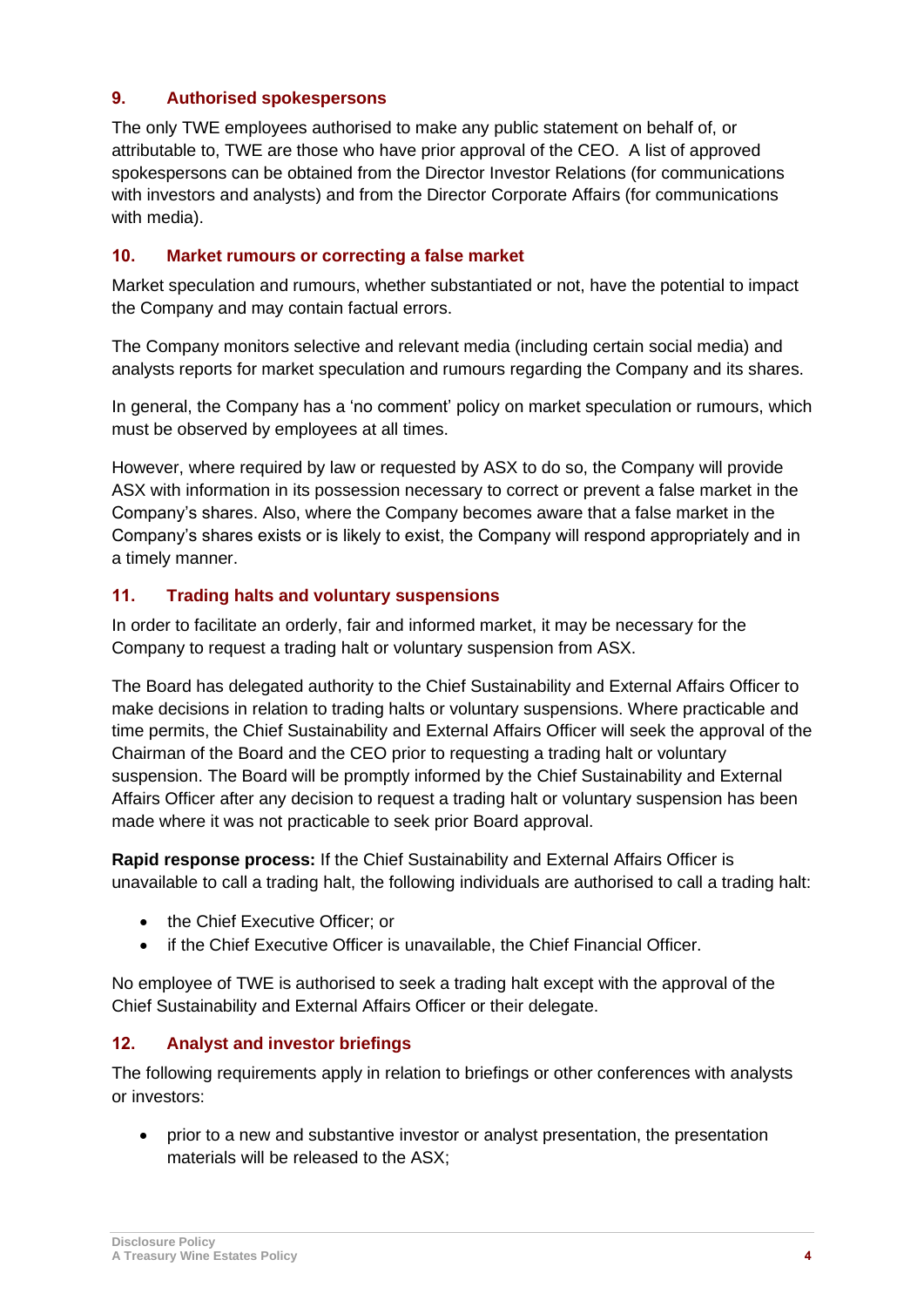- information which is, or may be price sensitive information may not be disclosed at these briefings, either verbally or in writing, unless it has been previously released to ASX;
- the Company will not selectively release information to any investors, analysts or journalists and all directors or employees involved in conducting briefings or attending conferences shall take appropriate steps to ensure that no selective release of information occurs;
- questions at briefings that deal with price sensitive information not previously disclosed to ASX must not be answered;
- if any TWE employee participating in the briefing considers that a matter has been raised that might constitute previously undisclosed price sensitive information, then they must immediately notify the CEO and the Chief Sustainability and External Affairs Officer;
- if price sensitive information is inadvertently released during such a briefing, it will be immediately released to ASX and placed on the Company's website; and
- presentation materials released to ASX will be placed on the Company's website.

Between the end of a reporting period and the announcement of the financial results, the Company imposes a blackout period in order to avoid the risk of creating a false market by inadvertently disclosing information that is incomplete or uncertain. The Company's policy is that during this time it will not hold one-on-one briefings with institutional investors, individual investors or stockbroking analysts to discuss financial information concerning the Company and will not hold any open briefings to discuss anything other than information which has been announced to the ASX. Any proposal to deviate from this policy must be subject to approval in advance from the CEO and, if any briefings or meetings are held during a blackout period, there must be no discussion or provision of financial or other information in breach of the Company's continuous disclosure obligation.

# **13. Response to analyst reports and forecasts**

The Company is not responsible for, and does not endorse, analysts' reports that contain commentary on the Company. The Company does not incorporate analysts' reports in any Company corporate information, including information on the Company's website.

# **14. Consequences for breach of this policy**

The Company takes continuous disclosure very seriously. Breach of this policy may result in disciplinary action against an employee, including dismissal in serious cases.

Directors and employees may attract significant civil and/or criminal penalties imposed at law.

The Company may also be fined or issued with an infringement notice by ASIC for an alleged contravention of its continuous disclosure obligations in certain circumstances.

Additionally, if the Company fails to disclose materially price sensitive information, in certain circumstances people who buy or sell the Company's shares during the period of nondisclosure (and possibly other affected stakeholders) may be entitled to bring a class action against the Company. Even when they are not successful, class actions can be costly to defend and may have a serious negative effect on the Company's reputation and share price.